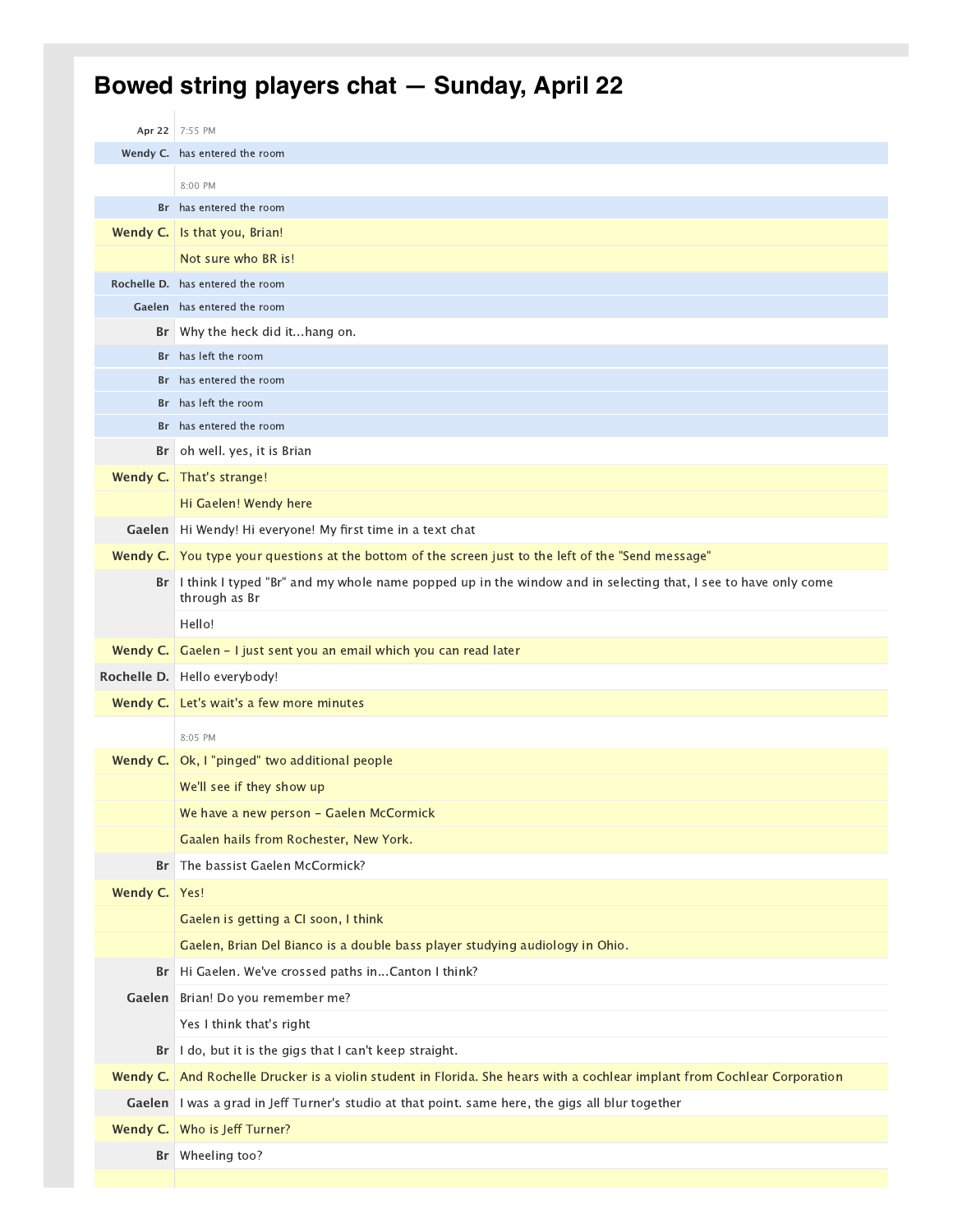|            | <b>Wendy C.</b> So Rochelle, how are you doing with your studies?                                                                                                                                                        |
|------------|--------------------------------------------------------------------------------------------------------------------------------------------------------------------------------------------------------------------------|
|            | Br   Hi Rochelle                                                                                                                                                                                                         |
|            | <b>Wendy C.</b> On the violin, I mean                                                                                                                                                                                    |
|            | Gaelen   I did Wheeling only once, and we got flooded the day of the concert. Jeff Turner is the principal bass of the Pittsburgh<br>Symphony and was my primary teacher at Carnegie Mellon Univ where I did my master's |
|            | Rochelle D.   OK. Hanging in there. Soon will start Elements Book 3                                                                                                                                                      |
|            | Andrea S. has entered the room                                                                                                                                                                                           |
|            | 8:10 PM                                                                                                                                                                                                                  |
| Andrea S.  | Hello everyone. Sorry I'm late. Crazy day!                                                                                                                                                                               |
| Br         | hi                                                                                                                                                                                                                       |
| Gaelen hi! |                                                                                                                                                                                                                          |
| Wendy $C.$ | Hi Andrea! Nice meeting you. You play violin, right?                                                                                                                                                                     |
|            | Are you a teacher?                                                                                                                                                                                                       |
|            | And Andrea, where are you from?                                                                                                                                                                                          |
| Andrea S.  | That's right - fiddle actually ;)                                                                                                                                                                                        |
| Wendy C.   | I'll do intros again                                                                                                                                                                                                     |
|            | Andrea S. Smithers BC Canada. Not a teacher at all - just for fun.                                                                                                                                                       |
| Wendy C.   | Gaelan is a double bass player from Rochester, New York who is getting a cochlear implant soon.                                                                                                                          |
|            | Brian Del Bianco is a double bass player studying audiology in Ohio                                                                                                                                                      |
|            | Rochelle is a violin student with a cochlear implant                                                                                                                                                                     |
| Andrea S.  | Great to meet you all.                                                                                                                                                                                                   |
| Wendy C.   | And then there's me who plays viola and has bilateral CI from a company called Advanced Bionics                                                                                                                          |
|            | Andrea, do you wear hearing aids?                                                                                                                                                                                        |
|            | Topic for today's chat is how to play with the right amount of dynamics                                                                                                                                                  |
|            | Kimberly has entered the room                                                                                                                                                                                            |
|            | Andrea S.   I have SN genetic ski slope moderate-severe loss, wear HA x 20 years, just got new Signias. It has been an interesting<br>struggle programming them. I was trialling Opns at teh same time.                  |
|            | <b>Wendy C.</b> And do you think the Oticon Opns are helping or not?                                                                                                                                                     |
|            | Kimberly, we have a fiddler here who is trying out new hearing aids                                                                                                                                                      |
| Kimberly   | Hello all                                                                                                                                                                                                                |
|            | 8:15 PM                                                                                                                                                                                                                  |
| Kimberly   | Oh cool, what kind kf hearing aids?                                                                                                                                                                                      |
|            | Of                                                                                                                                                                                                                       |
|            | Sorry, my typing is bad. Fat thumbs. Heeheehee                                                                                                                                                                           |
| Andrea S.  | I decided to go with the Signia's (formerly Siemens) instead of the Opns. Better for music.                                                                                                                              |
| Wendy C.   | Kimberly is a violinist who grew up in North Carolina and now lives near Richmond, Virginia                                                                                                                              |
| Andrea S.  | Signia 7Nx.                                                                                                                                                                                                              |
| Wendy C.   | Oh, ok. Andrea, do the Signias have bluetooth and telecoil?                                                                                                                                                              |
|            | do you have the Signias in both ears?                                                                                                                                                                                    |
|            | or just one ear?                                                                                                                                                                                                         |
|            | Topic for today's discuss is how to do dynamic shading.                                                                                                                                                                  |
| Andrea S.  | They have a musician program. Subset of their music program. Yes Bluetooth and direct to iphone. I don't think Tcoil<br>in these ones but other models do.                                                               |
|            | Bilateral.                                                                                                                                                                                                               |
|            | Wendy C.   Ok Thanks for the heads-up.                                                                                                                                                                                   |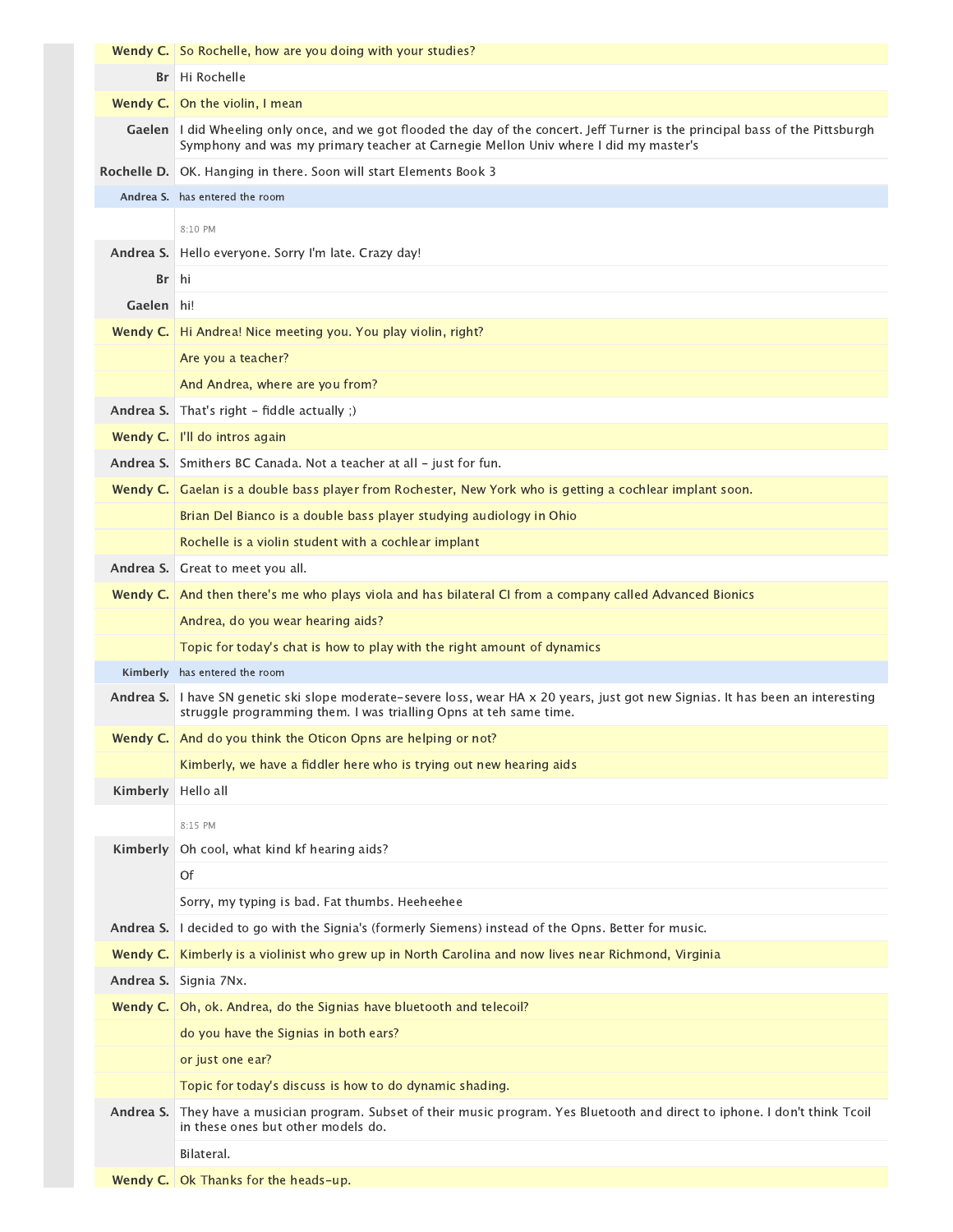|                 | Dynamics are hard when you have hearing loss.                                                                                                                                                                                                                                                                                                                                                                         |
|-----------------|-----------------------------------------------------------------------------------------------------------------------------------------------------------------------------------------------------------------------------------------------------------------------------------------------------------------------------------------------------------------------------------------------------------------------|
|                 | For string players, bow pressure and bow speed are key                                                                                                                                                                                                                                                                                                                                                                |
|                 | but when you don't have normal hearing, how do you when you are actually playing mezzor forte or forte?                                                                                                                                                                                                                                                                                                               |
|                 | Kimberly Yes, I relay mainly on physical markers                                                                                                                                                                                                                                                                                                                                                                      |
|                 | Wendy C.   Do you move your bow further away when doing descrendo passages?                                                                                                                                                                                                                                                                                                                                           |
|                 | Br it is all relative to the surroundings. The lines are blurred. A mf in one hall is going to get swallowed up by another.                                                                                                                                                                                                                                                                                           |
| Wendy C.        | I mean do you move your bow further away from the bridge when doing decrescendo passages?                                                                                                                                                                                                                                                                                                                             |
|                 | 8:20 PM                                                                                                                                                                                                                                                                                                                                                                                                               |
| <b>Kimberly</b> | Sometimes. It depends on the music and what the texture is. if lobg notee, yee, I lighten weight and move bow<br>awayif busy texture, I lighten weight and use less bow                                                                                                                                                                                                                                               |
|                 | Wendy C.   What makes musical texture "busy"?                                                                                                                                                                                                                                                                                                                                                                         |
|                 | Kimberly   lalso watch for other players cueif I am too loud or sticking out, usually someone will glance at you                                                                                                                                                                                                                                                                                                      |
| Wendy C.        | Kimberly is so brave. I'm not sure I could handle glares from other players.                                                                                                                                                                                                                                                                                                                                          |
| <b>Kimberly</b> | Busy would be maybe many notesso maybe sixteenth notesbut as for a background of main theme                                                                                                                                                                                                                                                                                                                           |
| Andrea S.       | Agree! Fortunately fiddle players are less demanding!                                                                                                                                                                                                                                                                                                                                                                 |
|                 | Wendy C. That works for defining busy.                                                                                                                                                                                                                                                                                                                                                                                |
|                 | Gaelen   I think of "busy" like you: lots of active rhythm, or densely orchestrated                                                                                                                                                                                                                                                                                                                                   |
|                 | Br Since getting into audiology, I've been obsessive about ear plugs in orchestras so in a way, I do play with a decent<br>hearing loss. I tend to go by feel and bow weight to change things. I can also judge by how much the string is<br>vibrating as to how much sound may be coming out.                                                                                                                        |
|                 | Kimberly   Since I have been deaf basically my whole life, and have worn aids since I was 6, AND I'm Asian I'm used to be stared<br>at                                                                                                                                                                                                                                                                                |
| Gaelen          | Kimberly - LOL, you are a trooper                                                                                                                                                                                                                                                                                                                                                                                     |
|                 | Br   I've also been used to spending years next to low brass so I've been used to not hearing myself.                                                                                                                                                                                                                                                                                                                 |
|                 | Wendy C.   I'm deaf and I'm Asian too, but didn't pick up bowed strings until college. But Kimberly IS a trooper                                                                                                                                                                                                                                                                                                      |
| Gaelen          | Brian - I got into wearing hearing protection all the time, so I put a self-impairment on as well. I use the feel of the<br>string resistance to tell me how focused my sound is, but it's still hard to know if that is "loud enough" for ensemble<br>playing. lately I am really dependent on others to help me know how to balance                                                                                 |
|                 | Wendy C. So Brian, if the strings on your bass are vibrating a great deal, more sound is coming out?                                                                                                                                                                                                                                                                                                                  |
|                 | I think vibrating strings are easier to see on a heavy bass or cello because they are thicker when compared violins and<br>violas                                                                                                                                                                                                                                                                                     |
|                 | Br   Usually. It isn't a very scientific approach, but I sometimes use it to check some pitches too. If I'm playing a low G and<br>the open G is vibrating like mad, I don't need to hear the low G to know that I'm on.                                                                                                                                                                                              |
|                 | 8:25 PM                                                                                                                                                                                                                                                                                                                                                                                                               |
|                 | Wendy C.   That's impressive you can do that Brian!                                                                                                                                                                                                                                                                                                                                                                   |
|                 | Br It only works on some notes though.                                                                                                                                                                                                                                                                                                                                                                                |
| Wendy C.        | Rochelle, you've been quiet! How are your lessons coming along?                                                                                                                                                                                                                                                                                                                                                       |
|                 | Right, Brian - it works on some note only.                                                                                                                                                                                                                                                                                                                                                                            |
|                 | Gaelen   Wendy, you can also learn to feel it through the stick/bow. Playing with the contact point and feeling the looseness or<br>tightness of the string will help you feel how much control you have on that string, that particular note. from there you<br>can start to adjust weight/speed and use that natural tension of the string to help with dynamic control.                                            |
|                 | Andrea S.   I wonder if what I am hearing is what others are hearing when I'm playing with them. For example these new HA<br>initially made the fiddle sound very wavery (fluttery, we fixed that but it reminded me that perception is a huge part of<br>hearingI don't think the sound was fluttering, I just heard it like that because of the processing. BR - I think my<br>teacher calls those "ringing notes"? |
| Kimberly        | So, here is a question for everyone. When you go to the symphony or any other music venueand there are bass<br>players, do you actually hear the bass?                                                                                                                                                                                                                                                                |
| Gaelen          | I have such huge pitch distortion that I no longer go to concerts                                                                                                                                                                                                                                                                                                                                                     |
| Rochelle D.     |                                                                                                                                                                                                                                                                                                                                                                                                                       |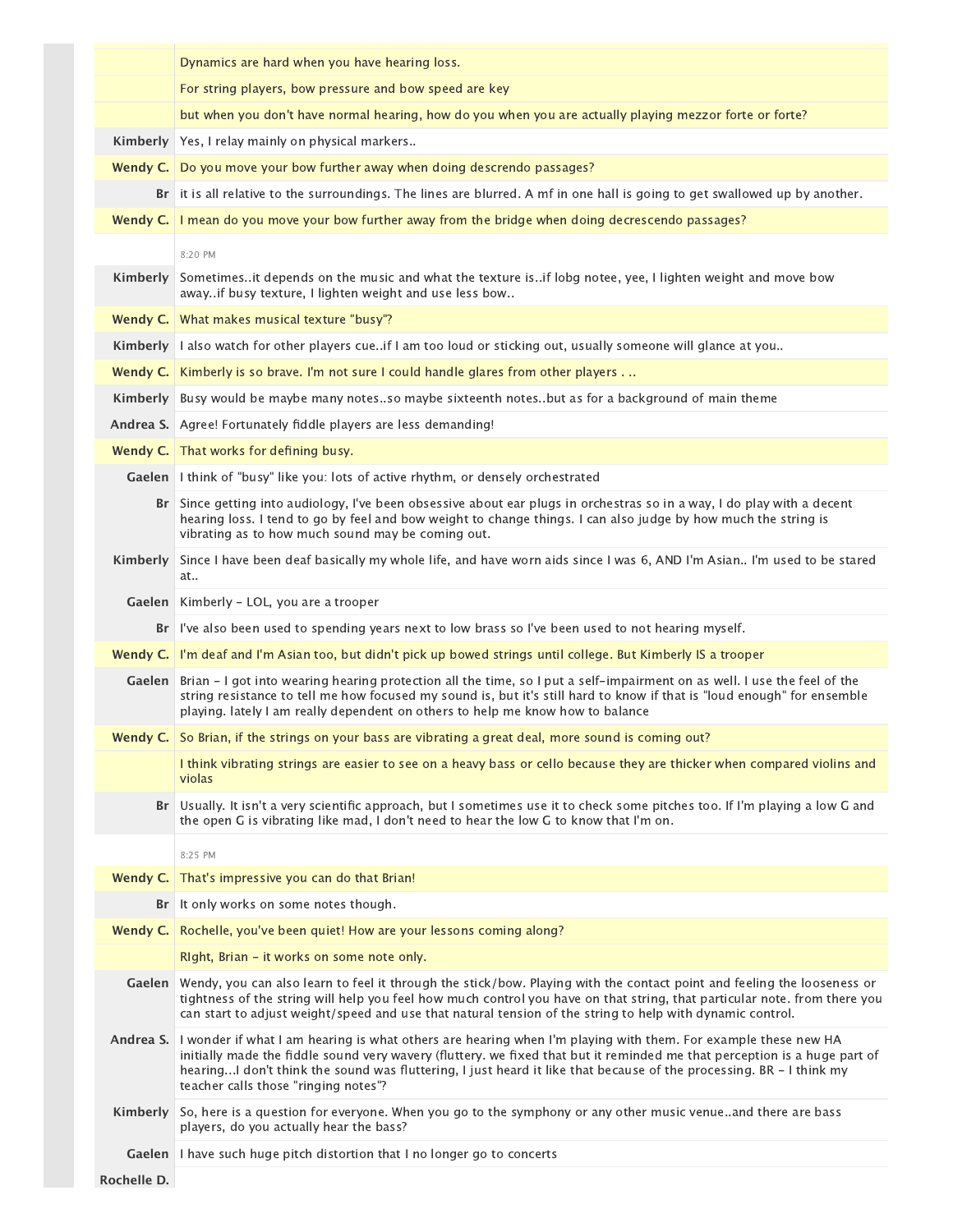Pretty good. Man..y'all r over my head. I'm still struggling with proper bowing and hitting the notes on spot. I'm still a beginner! Gaelen but I can hear my bass students. is that different though? there is no distraction Andrea S. Fortunately I do - I have mostly high freq loss. And HA are pretty amamzing. Kimberly | I tell my students to listen for the ringing notes, yet, I honestly have never heard thr notes ring.. **Wendy C.** | Kimberly – I actually don't hear bass notes very well. I can hear them, but I can't tell notes apart if they are an octave below middle C or more Gaelen rochelle, full disclosure – I was a professional orchestral musician until a year ago. Natalie has entered the room Andrea S. I can't hear the ringing notes either. Seeing the string vibrate works though. **Wendy C.** Kimberly, with a hearing loss, you can't hear the notes ring without assistive listening devices Kimberly | I remember playing with some group, and there were 3 bass players..thr conductor kept saying listen to the bass, follow the bass.. Wendy C. | HI Natalie! Natalie | Hello! I'm a bit late to the partyl. **Wendy C.** | Yeah, that's super annoying, Kimberly! Gaelen | But Kimberly, can YOU hear the bass? If not, could you position to see them? Andrea S. Don't you just cringe when someone insists you listen!! To anything!! Kimberly | I just watch the bass and watch their bow arm.. **Wendy C.** | Natalie is a violin student from Washington state, not far form Seattle Natalie | I disagree on the ringing notes thing. I can hear ringing 3rds great. But not ringing 4th fingers/open strings. **Gaelen** | K - exactly. In my mind that is just as good for timing your playing We've talked in class about preferential seating for kids in class to better hear the teachers. Can that be done in your **Br** groups too to hear what you need to hear? **Wendy C.** Natalie I can hear the sympathetic ringing Kimberly I can't hear bass at all..I see them..I watch them..and on occassion, I feel them **Wendy C.** Kimberly, I think you can't hear bass because bass note sometime go below 250 hertz and 250 hertz is where the speech frequencies begin Kimberly Probably so. I don't use any assitive listening devices.. **Wendy C.** | most hearing aids are designed to hear frequencies 250 hertz or higher **Andrea S.** Natalie, do you wear HA? Brian ‑ I can say in a professional setting, I could have invoked ADA, and did internally ask my section to allow me to **Gaelen** always sit in this one spot so i could hear optimally. They were so great about helping me until I coudln't continue. **Natalie** i have bilateral CI's. **Wendy C.** Natalie is like me - she has CIs from Advanced Bionics Br you're touching on a frustration of mine with hearing aids and audiology. They view the world as being 250–8000 Hz and we all know that there are very important sounds beyond that. Andrea S. Wendy do teh "music programs" on modern HA allow lower freq? They allow higher. Higher than older HA. Wendy C. That's a good question. I might pose that to the group to find which HA will go below the 250 hertz. **Gaelen** | My audio said there is no one making a good robust low freq HA bc they claim there is no market for it (!) A**ndrea S.** Brian new HA have a broader input range I think - Signia, Oticon - in their music programs. Kimberly Ithink I may need new HA soon. These were great 10 yrs ago..but, I am finding I can't hear high pitches too well anymore Gaelen | Does Earlens have a better time with low freq 8:30 PM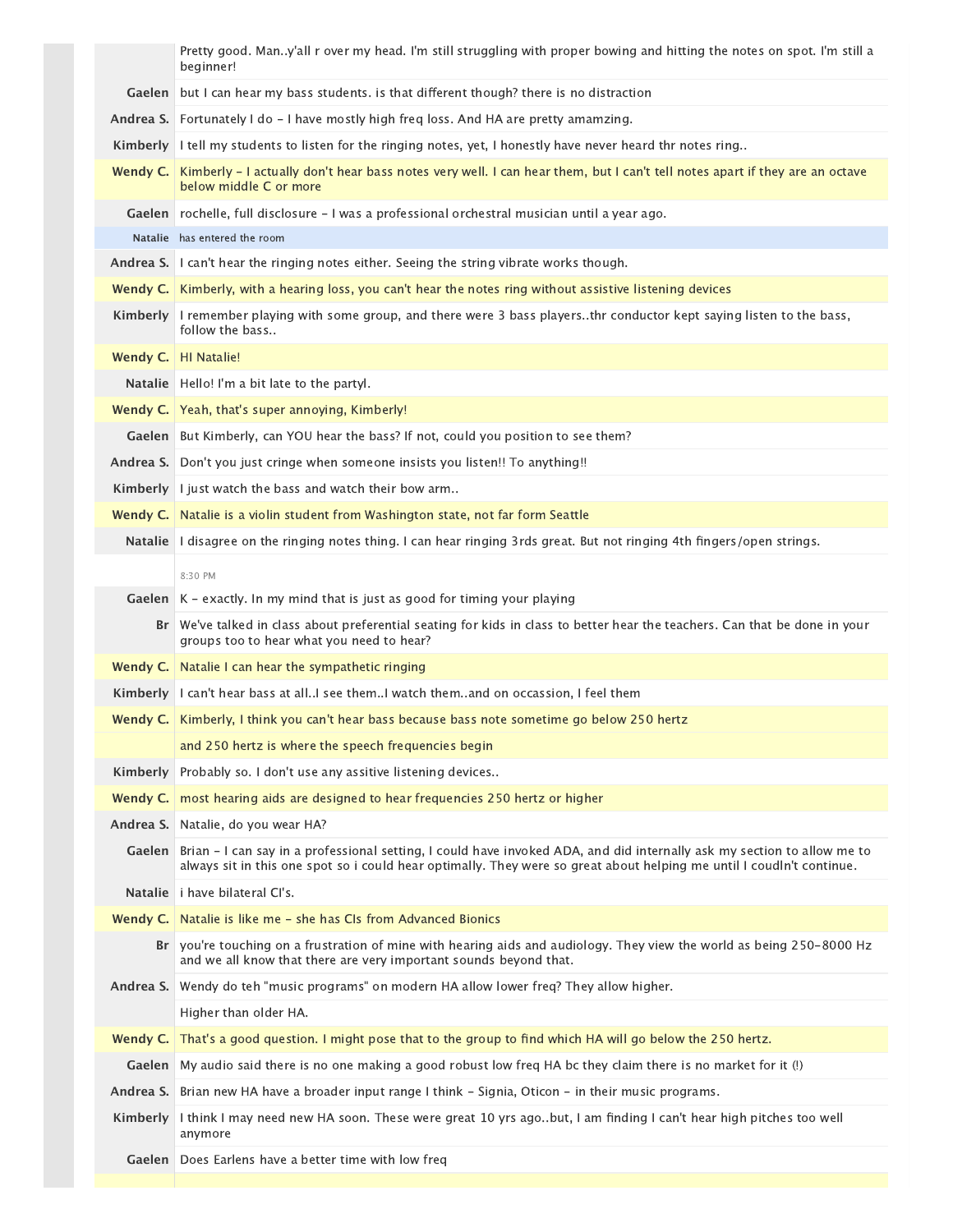|                | Wendy C. That's a shame                                                                                                                                                                                                                                                                                          |
|----------------|------------------------------------------------------------------------------------------------------------------------------------------------------------------------------------------------------------------------------------------------------------------------------------------------------------------|
|                | Not sure about Earlens. Brian, do you know?                                                                                                                                                                                                                                                                      |
|                | Br I don't think that any do. You start risking things getting muddy-at least they think so. I think if in ear monitors can<br>have the technology to reach a wide frequency range, HAs can too.                                                                                                                 |
| Andrea S.      | Huge huge huge change in HA technology in last few years. Do it!!                                                                                                                                                                                                                                                |
| Kimberly       | Do any of your aids pick up electrical static?                                                                                                                                                                                                                                                                   |
|                | Gaelen Heard a great lecture on CI and music perception last week, given by Dr Andrew Oxenham from U Minnesota Twin<br>Cities. He cited all the reasons why CI is failing us at music, and low freq in particular and what needs to happen now<br>for that to change. It's a long way off from the look of it :( |
|                | Br Kimberly, have you had them adjusted lately? 10 years is a heck of a run for HAs though so maybe it is time.                                                                                                                                                                                                  |
|                | 8:35 PM                                                                                                                                                                                                                                                                                                          |
| Kimberly       | I can hear lighteningI hear this electrical buzz right before the lightening flash                                                                                                                                                                                                                               |
| Gaelen         | Kimberly - mine do not pick up static. Agree with others, 10 years is amazing. treat yourself, if you can, to new ones.                                                                                                                                                                                          |
| Kimberly       | Hahaha, yeah, I have them serviced yearly                                                                                                                                                                                                                                                                        |
| Wendy C.       | With my CIs, I can hear notes below middle C, but have problems dscriminating notes if they are less than 2 whole<br>steps apart                                                                                                                                                                                 |
|                | Kimberly   New HA are tremendously expensive. : (                                                                                                                                                                                                                                                                |
|                | Wendy C.   Yes, I know Kim                                                                                                                                                                                                                                                                                       |
|                | Gaelen   I know, it is criminal                                                                                                                                                                                                                                                                                  |
|                | Wendy C.   but you need them for your livelihood                                                                                                                                                                                                                                                                 |
|                | you are a Suzuki violin teacher, right?                                                                                                                                                                                                                                                                          |
| Andrea S.      | Here is a link to very superficial info about Signia and music processing.<br>https://pro.signiausa.com/2016/03/07/primax-the                                                                                                                                                                                    |
| Wendy C.       | Natalie, where are you on Suzuki book 4?                                                                                                                                                                                                                                                                         |
|                | Gaelen   brian plug your ears for a moment. if they would think about NOT funding viagra and maybe for a moment fully<br>funding HAs for men and women (off my soapbox now)                                                                                                                                      |
| Kimberly       | I'm hoping to get at least 1 new one next yr and then the other ear thr next yr                                                                                                                                                                                                                                  |
| Andrea S.      | I believe they do process a braoder range of frequencies.                                                                                                                                                                                                                                                        |
|                | Kimberly   Yes, I am a Suzuki vln teacher                                                                                                                                                                                                                                                                        |
| Wendy C.       | Kimberly, you migth want to look into getting hearing aids from Costco                                                                                                                                                                                                                                           |
|                | the price are said to be more reasonable                                                                                                                                                                                                                                                                         |
| <b>Natalie</b> | Wendy: I'm on the first piece. Seitz Concerto.                                                                                                                                                                                                                                                                   |
| Gaelen         | Kimberly, can vocational rehab help you in your area?                                                                                                                                                                                                                                                            |
| Wendy C.       | but you probably need an updated audiogram                                                                                                                                                                                                                                                                       |
| Br             | *pretends that he didn't see that suggestion from Wendy*                                                                                                                                                                                                                                                         |
| Kimberly       | I did look at Costcothrybtold me they were not powerful enough for me                                                                                                                                                                                                                                            |
| Wendy C.       | So you showed them your audiogram?                                                                                                                                                                                                                                                                               |
|                | Hmm.                                                                                                                                                                                                                                                                                                             |
| <b>Natalie</b> | gotten a lttle off track between several group class concerts playing book 1 and 2 stuff, and the Improv workshop in<br>Chicago.                                                                                                                                                                                 |
| Kimberly       | I did have voc rehab to help go to college                                                                                                                                                                                                                                                                       |
| Wendy C.       | But since you are working now they won't cover new hearing aids?                                                                                                                                                                                                                                                 |
| Kimberly       | But they will not since I am just a "private teacher" and not main breadwinner                                                                                                                                                                                                                                   |
| Wendy C.       | Not fair                                                                                                                                                                                                                                                                                                         |
|                | so sorry for Kim                                                                                                                                                                                                                                                                                                 |
| Gaelen         | unjust                                                                                                                                                                                                                                                                                                           |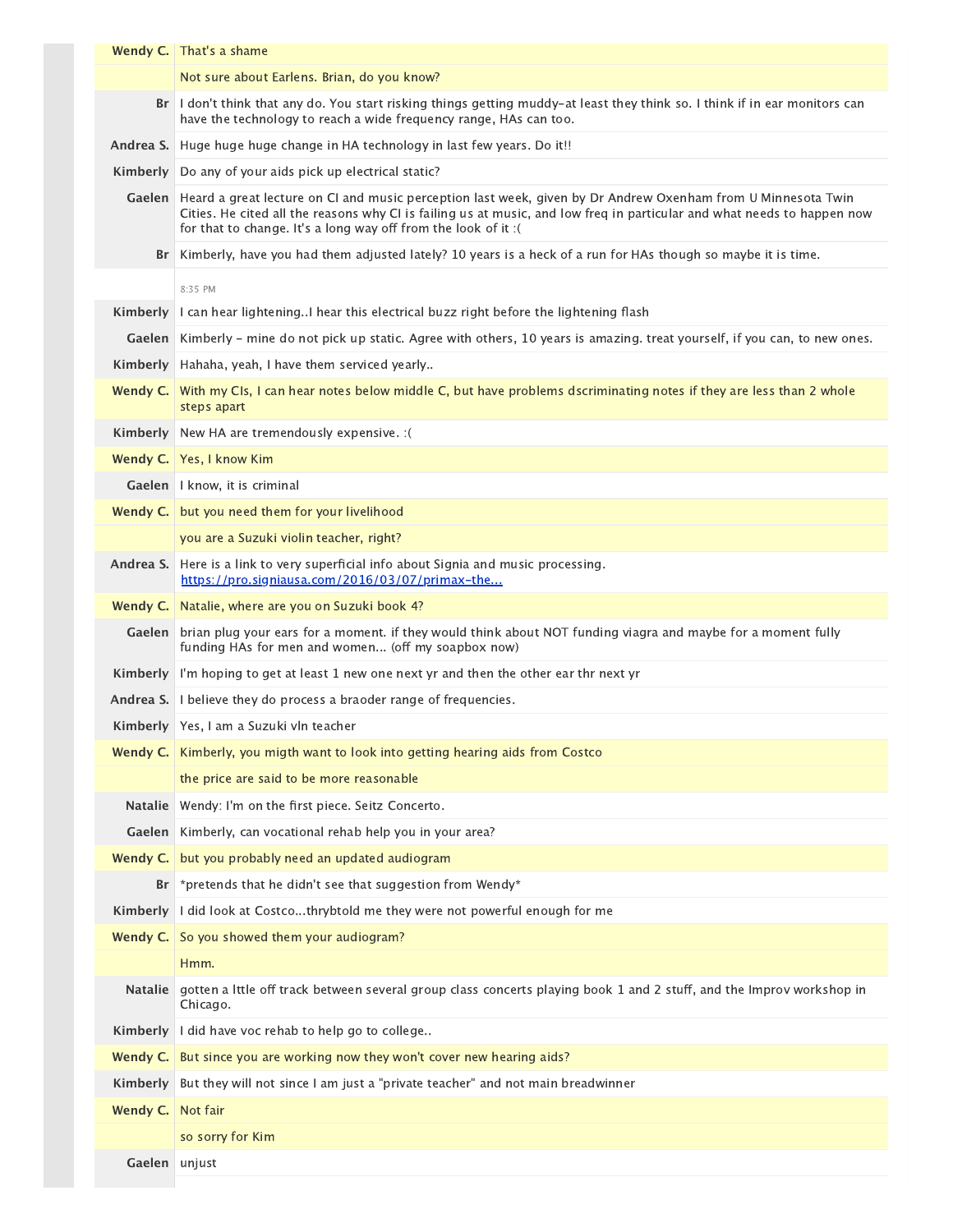|                    | Br It is nuts, isn't it?                                                                                                                                                                                                    |
|--------------------|-----------------------------------------------------------------------------------------------------------------------------------------------------------------------------------------------------------------------------|
| Wendy $C.$         | Kim, put up a GofundMe page and I will contribute                                                                                                                                                                           |
|                    | I'm serious.                                                                                                                                                                                                                |
| Andrea S.          | How much are high end HA in teh states/ Mine were \$4000 Canadian.                                                                                                                                                          |
|                    | Kimberly Hahaha Thankswe'll see                                                                                                                                                                                             |
|                    | Gaelen   what about buying them off ebay? (sorry brian)                                                                                                                                                                     |
|                    | Andrea S. Sorry - "in the States"                                                                                                                                                                                           |
|                    | Br They range depending on the level of technology                                                                                                                                                                          |
| Andrea S. Top end. |                                                                                                                                                                                                                             |
| Wendy C.           | Brian and Gaelen might a better idea of pricing than I do                                                                                                                                                                   |
|                    | 8:40 PM                                                                                                                                                                                                                     |
| Kimberly           | My current pair were \$3500 eachand that was 10 yrs ago                                                                                                                                                                     |
|                    | Wendy C.   What are you wearing now, Kimberly?                                                                                                                                                                              |
|                    | Br   4 or 5 grand isn't out of the ordinary.                                                                                                                                                                                |
|                    | Gaelen My Widex was \$3500 for one (I only need one, deaf on other side, not using a cros system right now)                                                                                                                 |
| Wendy C.           | <b>Widex 440?</b>                                                                                                                                                                                                           |
|                    | Gaelen Widex 440                                                                                                                                                                                                            |
| Kimberly           | I have OticonsI forgotbthr model and suchbutbat the time, they were top ofnline OticonsI wanted Siemens, but<br>even more expenaive                                                                                         |
|                    | Andrea S. Wow!!! Range from \$400 to \$6500 per pair here. Includes accessories (streamer) too.                                                                                                                             |
|                    | Gaelen   This included nothing. I bought the TV thingy                                                                                                                                                                      |
| Wendy C.           | <b>Oticon Opns?</b>                                                                                                                                                                                                         |
|                    | Andrea S.   Sorry - \$4000 not 400                                                                                                                                                                                          |
|                    | Kimberly   Not sure, but sounds about right                                                                                                                                                                                 |
|                    | They are digital, can do bluetooth, vut at the time I didn't have anything bluetooth, so I never had it turned on                                                                                                           |
| Wendy C.           | Oticon probably didn't have OpN 10 years ago                                                                                                                                                                                |
|                    | Please get them turned on. You can do so much bluetooth now                                                                                                                                                                 |
|                    | I use my ComPilot to stream bluetooth                                                                                                                                                                                       |
| Kimberly           | My next pair, I want bluetooth, and programmable setsand I hear they have water resistant ones now                                                                                                                          |
|                    | <b>Wendy C.</b> to hear music on the laptop                                                                                                                                                                                 |
|                    | Fred B. has entered the room                                                                                                                                                                                                |
| Fred B. Hello      |                                                                                                                                                                                                                             |
| Wendy C.           | Natalie, I never studied the Seitz concertos. I did learn Vivaldi's A minor concerto                                                                                                                                        |
| Kimberly           | Last I went to audiologist, to ask about turning on bluetooth, she said she couldn't because the tech was too old and<br>they didn't service that bkuetooth anymore                                                         |
| Wendy C.           | Hi Fred! Please let us know what you play, and where you live                                                                                                                                                               |
|                    | Br Hi Fred                                                                                                                                                                                                                  |
| Wendy C.           | I'm Wendy, I play viola and I have bilateral cochlear implants                                                                                                                                                              |
| Kimberly           | Natalie, are you in Suzuki book 4?                                                                                                                                                                                          |
| Andrea S.          | The part behind the ear is water resistant, but you can't get water in your ear or it will short out (receiver). Very<br>annoying. I used to have Phonak H2os that I could swim in. No company is making waterproof HA now. |
| Kimberly           | Hey Fred!                                                                                                                                                                                                                   |
| Fred B.            | I play clarinet and sax. Just signed on to see what a text chat is like.                                                                                                                                                    |
|                    | 8:45 PM                                                                                                                                                                                                                     |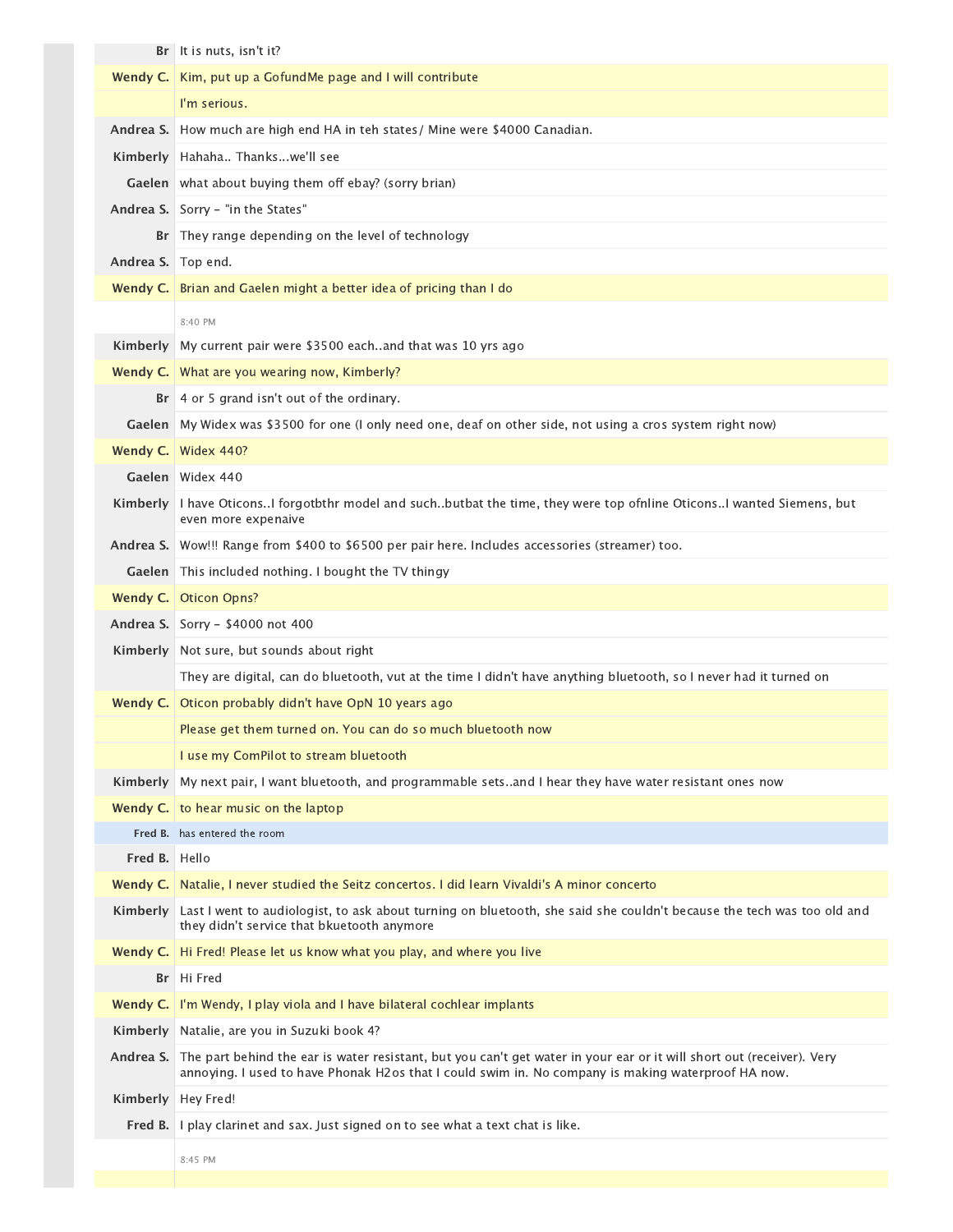|           | <b>Wendy C.</b> Br is Brian Del Bianco, who plays string bass and is studyinig audiology                                                                                                                                                              |
|-----------|-------------------------------------------------------------------------------------------------------------------------------------------------------------------------------------------------------------------------------------------------------|
|           | 8:45 PM                                                                                                                                                                                                                                               |
|           | <b>Wendy C.</b> Well, the chat for Woodwind players is coming up soon                                                                                                                                                                                 |
|           | Kimberly   I'm Kim, i play the violin and have bilateral HA                                                                                                                                                                                           |
|           | Andrea S. I'm Andrea, fiddle, bilateral HA                                                                                                                                                                                                            |
|           | Wendy C.   Fred - did you hear about this chat on Facebook or Big Tent?                                                                                                                                                                               |
|           | Natalie   i'm Natalie, Violin player, bilateral CI's.                                                                                                                                                                                                 |
|           | Kimberly   Waterproof HA woukd be amazing!                                                                                                                                                                                                            |
|           | Rochelle D. I'm Rochelleviolin1 C.I                                                                                                                                                                                                                   |
|           | Gaelen   Hi Fred - I'm Gaelen. unilater HA, about to get Unilateral CI on the other side                                                                                                                                                              |
|           | Fred B. Yes, I will surely sign on for that. Thanks.                                                                                                                                                                                                  |
|           | Natalie   Yes, Kim, I just started in Suzuki book 4.                                                                                                                                                                                                  |
| Br        | View paste                                                                                                                                                                                                                                            |
|           | I'd remembered this guy at the start of our chat. It fits right in with what we were discussing.                                                                                                                                                      |
|           | https://youtu.be/QDdU2xUs4XQ                                                                                                                                                                                                                          |
|           |                                                                                                                                                                                                                                                       |
|           | "He's a deaf professional musician ascribed to the Puerto Rico Symphony Orchestra since 1990. He learned to perceive<br>the sound and pitch of the double bass and bow by vibration and developed a technique to play through the sense of<br>touch." |
|           | <b>Andrea S.</b> Yup but not going to happen because they are all going to RIC                                                                                                                                                                        |
|           | Fred B. I heard about it on Big Tent.                                                                                                                                                                                                                 |
|           | Wendy C. Thanks Fred! Big Tent is sometimes so quiet I wonder if anyone is actually paying any attention to what I post                                                                                                                               |
|           | Andrea S. Can't waterproof the receiver in the canal - it's an exposed wire.                                                                                                                                                                          |
|           | Wendy C. Where do you live, Fred?                                                                                                                                                                                                                     |
|           | Andrea, but not everyone can use RIC                                                                                                                                                                                                                  |
| Gaelen    | Is this Hector? I've been meaning to contact him.                                                                                                                                                                                                     |
|           | Kimberly Very good Natalie. Book 4 is my favorite book to teach. I always feel they start bk 4 still a beginner, but end bk 4 as a<br>"real" player.                                                                                                  |
| Andrea S. | True. Maybe they can/will waterproof fully BE again - that would be great.                                                                                                                                                                            |
| Gaelen    | have to step out. thanks for chatting!!                                                                                                                                                                                                               |
| Fred B.   | I live in Minneapolis/St. Paul area.                                                                                                                                                                                                                  |
| Wendy C.  | when the hearing loss is so severe, and RIC is not recommend                                                                                                                                                                                          |
| Kimberly  | Bye                                                                                                                                                                                                                                                   |
|           | Gaelen has left the room                                                                                                                                                                                                                              |
|           | <b>Wendy C.</b> Bye Gaelen!                                                                                                                                                                                                                           |
| Kimberly  | What is RIC?                                                                                                                                                                                                                                          |
| Wendy C.  | RIC is receiver in the ear                                                                                                                                                                                                                            |
|           | Receiver in the canal?                                                                                                                                                                                                                                |
|           | Fred - I will be in town in June.                                                                                                                                                                                                                     |
| Andrea S. | Receiver in canal. As Wendy says - only for mild - moderate hearing loss                                                                                                                                                                              |
| Kimberly  | Ahhlike an ITE aid?                                                                                                                                                                                                                                   |
|           | Wendy C.   I am attending the Hearing Loss Convnetion of America's annual convetion                                                                                                                                                                   |
|           | 8:50 PM                                                                                                                                                                                                                                               |
| Wendy C.  | And giving a musical handchimes workshop there!                                                                                                                                                                                                       |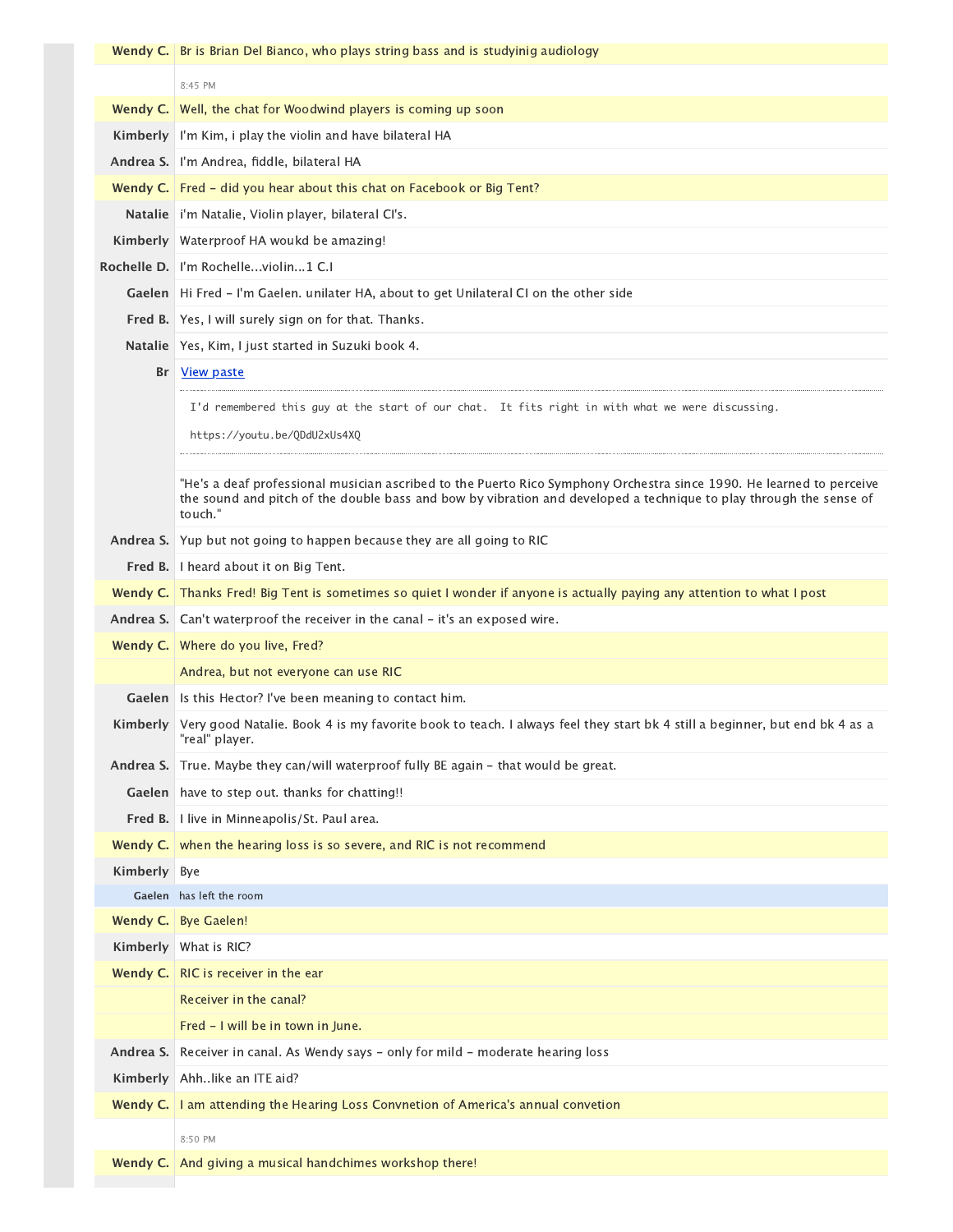|           | Andrea S.   No. The ha is behind your ear, just a receiver/wire in the canal.                                                                                                                                                                                                         |
|-----------|---------------------------------------------------------------------------------------------------------------------------------------------------------------------------------------------------------------------------------------------------------------------------------------|
|           | Wendy C. It will be captioned and they will have a hearing loop                                                                                                                                                                                                                       |
|           | Natalie Kimberly, I felt like I knew something at the end of book 3. then got to book 4 and found myself back at Twinkle,<br>playing-wise. it's a huge jump!                                                                                                                          |
| Br        | You can crank RICs pretty high for bad losses, but the risk of feedback starts to increase.                                                                                                                                                                                           |
| Fred B.   | I'm not a had chimes person but have fun!                                                                                                                                                                                                                                             |
| Kimberly  | Natalie, it is a big jump. But know that by the end of Bk 4, you actually know everything there is to play the violon.<br>Everything after that is "icing on the cake"                                                                                                                |
| Wendy C.  | So Fred, since the convetnion is being held in your city, you should attend They have a lot of other workshops on<br>living with hearing loss                                                                                                                                         |
|           | RIC is for mild hearing loss but the sound processing stuff is behind the ear?                                                                                                                                                                                                        |
| Kimberly  | How do assistive hearing devices work? What does it sound like?                                                                                                                                                                                                                       |
| Wendy C.  | it is different from ITC (in the canal)?                                                                                                                                                                                                                                              |
|           | ALDs try to fill in where hearing aids fail.                                                                                                                                                                                                                                          |
| Andrea S. | Brian - any idea what cause the "wavering" or "fluttering" sound with violin playing and high end HA? I've been told<br>that it relates to feedback suppression or maybe noise suppression (HA thinks it is hearing feedback but it's not), but<br>haven't heard a great explanation. |
|           | There is fully in the canal, receiver in the canal, and fully behind the ear. The acronyms are confusing.                                                                                                                                                                             |
| Br        | Hmmm, I'm not sure. It could be the internal processing thinking "HEY! That's a loud sound that isn't speech. Better try<br>to squash it".                                                                                                                                            |
| Wendy C.  | Kimberly, ALDs always require a receiver and a transmitter. You wear the receiver and whoever you are conversing<br>with wears the transmitter                                                                                                                                        |
|           | Andrea S. Brian - yes. Overthinking!                                                                                                                                                                                                                                                  |
| Wendy C.  | The person wearing the transmitter can be further away and you can still hear him and her beter than with hearing<br>aids alone                                                                                                                                                       |
|           |                                                                                                                                                                                                                                                                                       |
| Kimberly  | Ahhhsimilar tobthe rrally old front harness aids that I wore as a childhated it. Thebteacher had a microphone                                                                                                                                                                         |
|           | 8:55 PM                                                                                                                                                                                                                                                                               |
| Kimberly  | I'm sure the tech is much better now then when I was 6                                                                                                                                                                                                                                |
| Wendy C.  | But today's ALDs are very small and discreet                                                                                                                                                                                                                                          |
|           | Yes they are discreet.                                                                                                                                                                                                                                                                |
|           | And tech is better than 20 years ago!                                                                                                                                                                                                                                                 |
| Fred B.   | I'm leaving now. See you on 4/28. Bye.                                                                                                                                                                                                                                                |
|           | Fred B. has left the room                                                                                                                                                                                                                                                             |
| Kimberly  | So, let's say, I'm in church, and I have an ALD, would I put thevtransmitter say up at the podium?                                                                                                                                                                                    |
| Wendy C.  | I use ALDs for music mostly                                                                                                                                                                                                                                                           |
| Kimberly  | Bye                                                                                                                                                                                                                                                                                   |
| Wendy C.  | Yes, Kimberly you put the transmitter up the podium, unless your church's sound system can handle the addition of<br>an ALD                                                                                                                                                           |
| Kimberly  | I have a tremendously difficult time hearing in churchthe microphone systems and the room tend to make everything<br>very echoy                                                                                                                                                       |
| Wendy C.  | But churches ARE supposed to have ALDs                                                                                                                                                                                                                                                |
|           | If you like I can find which churches in Richmond have ALDs                                                                                                                                                                                                                           |
| Andrea S. | The Bluetooth microphones are excellent now too. Or even using an iphone as a mic. I have a streamer that is also a<br>mic. Works form about 40 feet away, direct to my HA.                                                                                                           |
| Br        | You could. I heard a patient who was a singer talk about giving the conductor a wireless mic and possible the pianist<br>as well? I don't remember. It may be that the one on the conductor picked up piano and sent that to his HAs.                                                 |
|           | Kimberly, is there an induction loop at your church?                                                                                                                                                                                                                                  |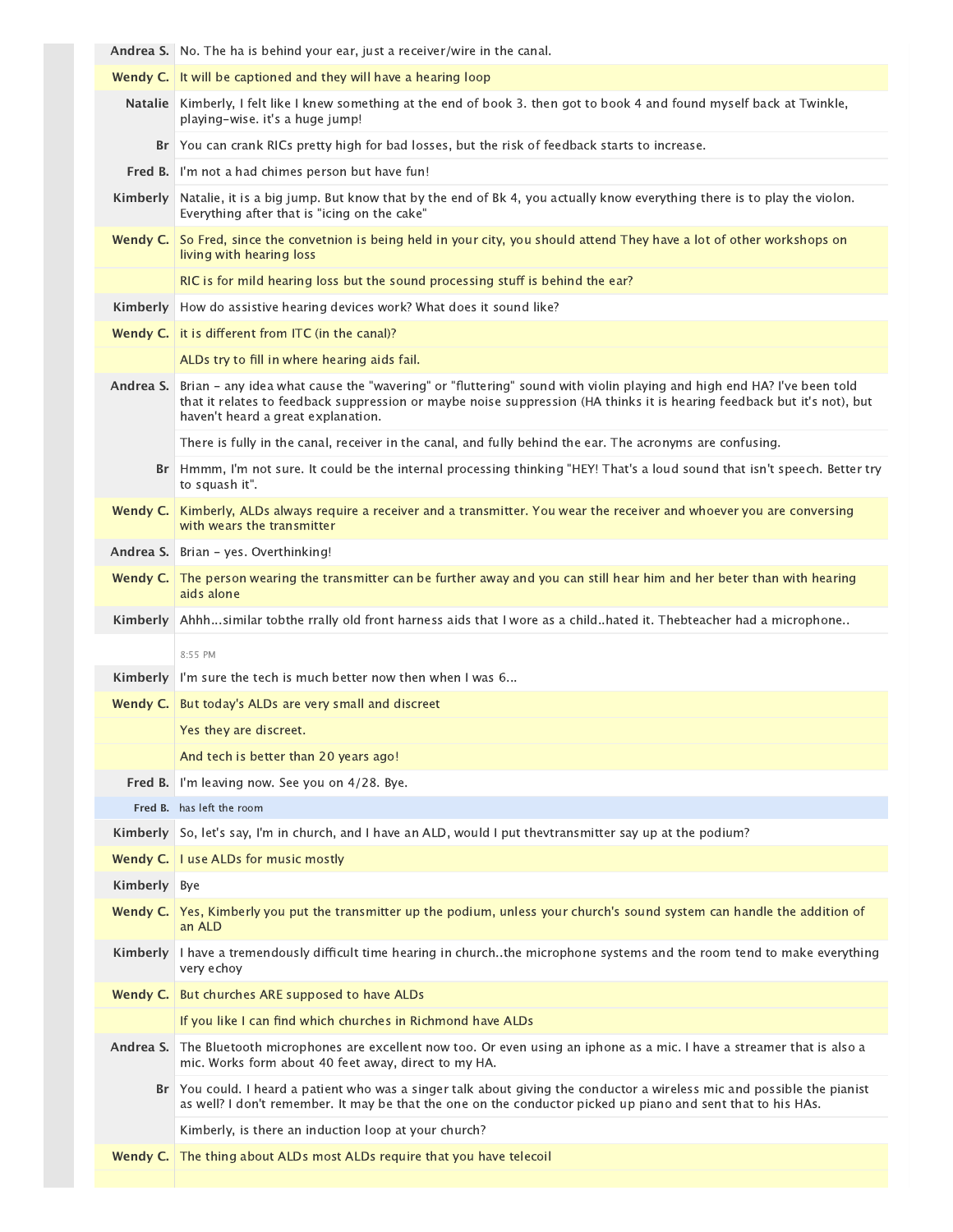|             | Brian, her current HA do not have telecoil                                                                                                                                |
|-------------|---------------------------------------------------------------------------------------------------------------------------------------------------------------------------|
| Kimberly    | I think there isbut I honestly don't know how to use it                                                                                                                   |
|             | Andrea S. And the mics require Bluetooth. : (                                                                                                                             |
|             | Br   Yeah, you need to T coil. Shoot.                                                                                                                                     |
| Kimberly    | I really know nothing about HA. even though I jave worn them since I was a child                                                                                          |
|             | I just wore whatever I was given                                                                                                                                          |
| Wendy C.    | Induction loop require telecoil which is why I'm suggestion that Kim's next hearing aids have telecoil as well as<br>bluetooth                                            |
| Kimberly    | I do have a tcoil in my left aid only                                                                                                                                     |
| Wendy C.    | Then I'll find out which church has an induction loop                                                                                                                     |
| Kimberly    | But I never could get Tcoil to work well. I would just hear static                                                                                                        |
| Br          | What manufacture of HAs, Kimberly?                                                                                                                                        |
| Wendy C.    | mostly because they have not turned the loop on probably                                                                                                                  |
|             | <b>Oticon HA</b>                                                                                                                                                          |
| Kimberly    | Oticons. i don't know what model                                                                                                                                          |
| Wendy C.    | not sure of the model of Oticons                                                                                                                                          |
|             | 9:00 PM                                                                                                                                                                   |
| Wendy C.    | If you hear static, most likely the church either has not turn the loop system on, or the ALD system is not induction                                                     |
|             | loop                                                                                                                                                                      |
|             | It's 9:00 pm now                                                                                                                                                          |
| Kimberly    | I've been in churches that announce that their HA assitive device is turned onI would turn my T coil on and basically I<br>couldn't hear the speakerit was better without |
|             | Wendy C.   We'll meet again next month                                                                                                                                    |
|             | You need a receiver until they specifical say they have a loop system                                                                                                     |
| Kimberly    | Hahaha, ok. I'm going to investigate the ALD nore in my church.                                                                                                           |
| Wendy C.    | So is everyone ok with meeting at Sunday evening at 8, or do they prefer Fridays at 8?                                                                                    |
|             | Sundays works out better for me                                                                                                                                           |
| Br          | https://www.oticon.com/support/wireless-listeni                                                                                                                           |
|             | Andrea S. Sunday is good.                                                                                                                                                 |
| Kimberly    | Sunday is better for me too                                                                                                                                               |
|             | Br Sundays are good                                                                                                                                                       |
| Andrea S.   | Thanks Wendy. Have a good week everyone.                                                                                                                                  |
| Rochelle D. | Sun. good!                                                                                                                                                                |
| Br          | Bye                                                                                                                                                                       |
|             | Br has left the room                                                                                                                                                      |
| Kimberly    | Have a good week everyone. Thabk you Wendy.                                                                                                                               |
|             | Bye                                                                                                                                                                       |
| Rochelle D. | Bye everyone!                                                                                                                                                             |
|             | Wendy C. $\vert$ to logoff - click on Sign out screen on the upper right corner                                                                                           |
|             | Rochelle D. has left the room                                                                                                                                             |
|             | Natalie has left the room                                                                                                                                                 |
|             | Wendy C.   I mean click on the "sign out" link on the upper right corner                                                                                                  |
|             | And thank you for joining us Andrea                                                                                                                                       |
|             | Hope to see you again                                                                                                                                                     |
|             | Kimberly, pm me the name of your church on Facebook messenger and we'll get to the bottom of this                                                                         |